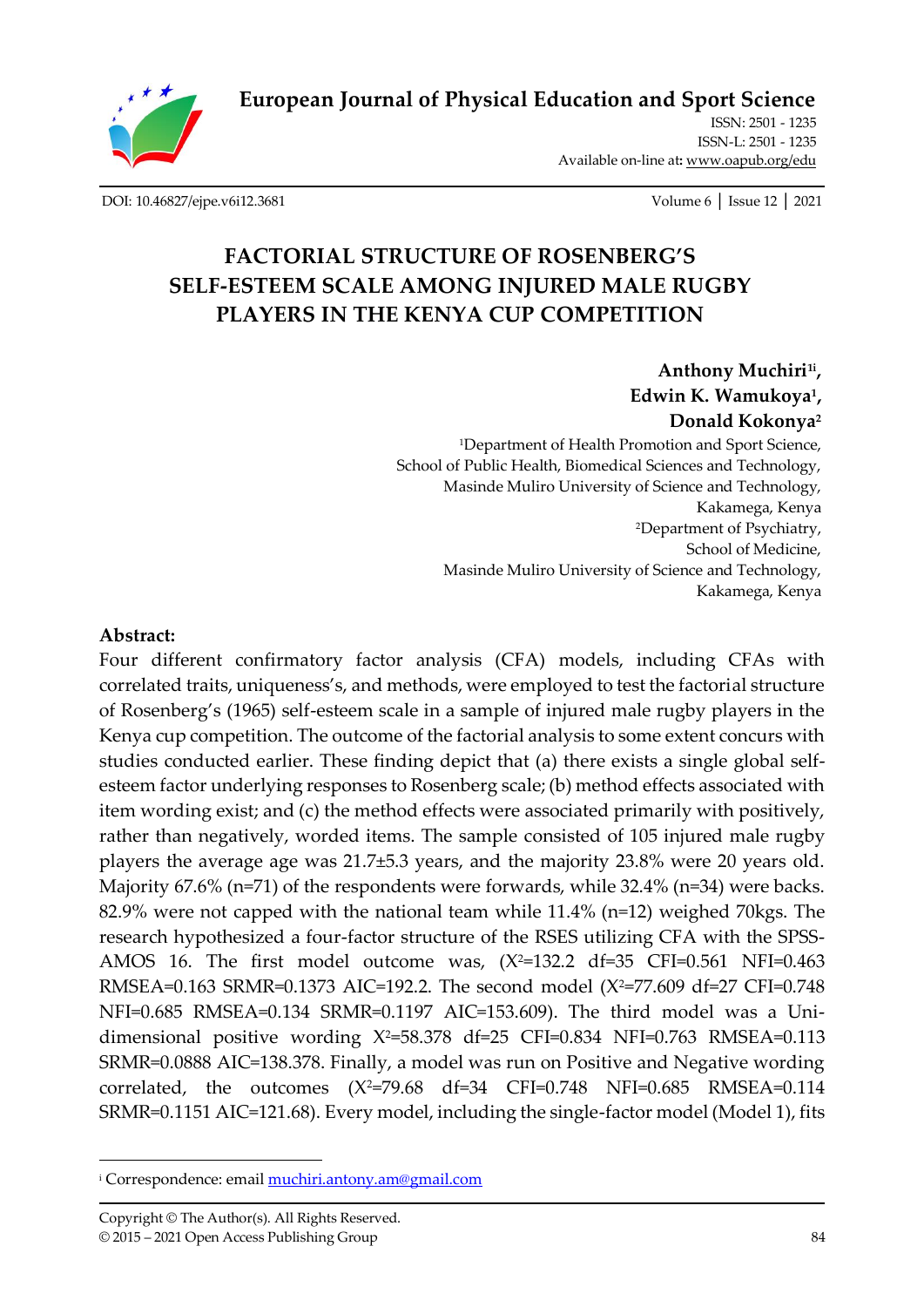data adequately. However, the function of a single theoretical dimension (GSE) was contaminated by method effects. Our results show that method effects need to be taken into account to obtain a close model fit (i.e., RMSEA < 0.05).

**Keywords:** self-esteem, rugby players, model, structural equation modelling, Kenya Cup

### **1. Introduction**

Research in sports psychology suggests that self-esteem is a significant and essential aspect of personal identity which can assist in influencing the athlete behaviour and outcomes especially after the occurrence of injuries. help shape a host of human behaviors (Marsh, 1993; Mruk, 1999; Pelham & Swann, 1989). Sports Injuries emerge from various factors influencing various parts of the body. Various parts of a game may cause these exertions, e.g., Tackle stage, scrum, destroys, and rucks. The seriousness of the injury is consistently differing between sportspersons; hence, there can be a few ways to deal with outcomes of the Injuries. Much of the time, treatment depends fair and square of injury and the mix of psychosocial and physical components (Mero, 2007). Persons with high self-esteem have been characterized as possessing self-respect and self-worth, whereas those people with low self-esteem are thought not to respect themselves, feel worthy, adequate, or otherwise efficient (Rosenberg, 1979). Higher levels of self-esteem have also been correlated with better psychological well-being (Rosenberg, Schoenbach, Schooler, & Rosenberg, 1995).

In the study of sports character and sports support, the utilization of the mixed methods to deal with outcomes of sports injuries has been alluded as a basic issue which has an effect on self-esteem. (Lundberg, Taniguchi, McCormick and Tibbs, 2011). This is because of individual and social perspectives, which can shift a great deal starting with one setting. Individual objectives and dealing with various circumstances at various occasions/circumstances or during training which in turn affects self-esteem and, which will influence Orientation to injury and recuperation from injury. Direction to injury and recuperation from injury straightforwardly identifies with social foundations, comprising of nearby guidelines of a competitor and how he has been instructed to act in different circumstances. At the point when all these social, moral, and different issues are joined, the consequence of a competitor to deal with a physical issue, originating from various foundation, might be hard to comprehend to other people (Patrick, Cheung and Lydia, 2007).

## **2. Data & Statistical Procedures**

Standard statistical methods were used for the calculation of the means ± standard deviation (SD). Statistical analysis was performed using SPSS v 25. The level of significance was set at  $p<0.05$ , and data are reported as means and  $95\%$  confidence intervals (CI).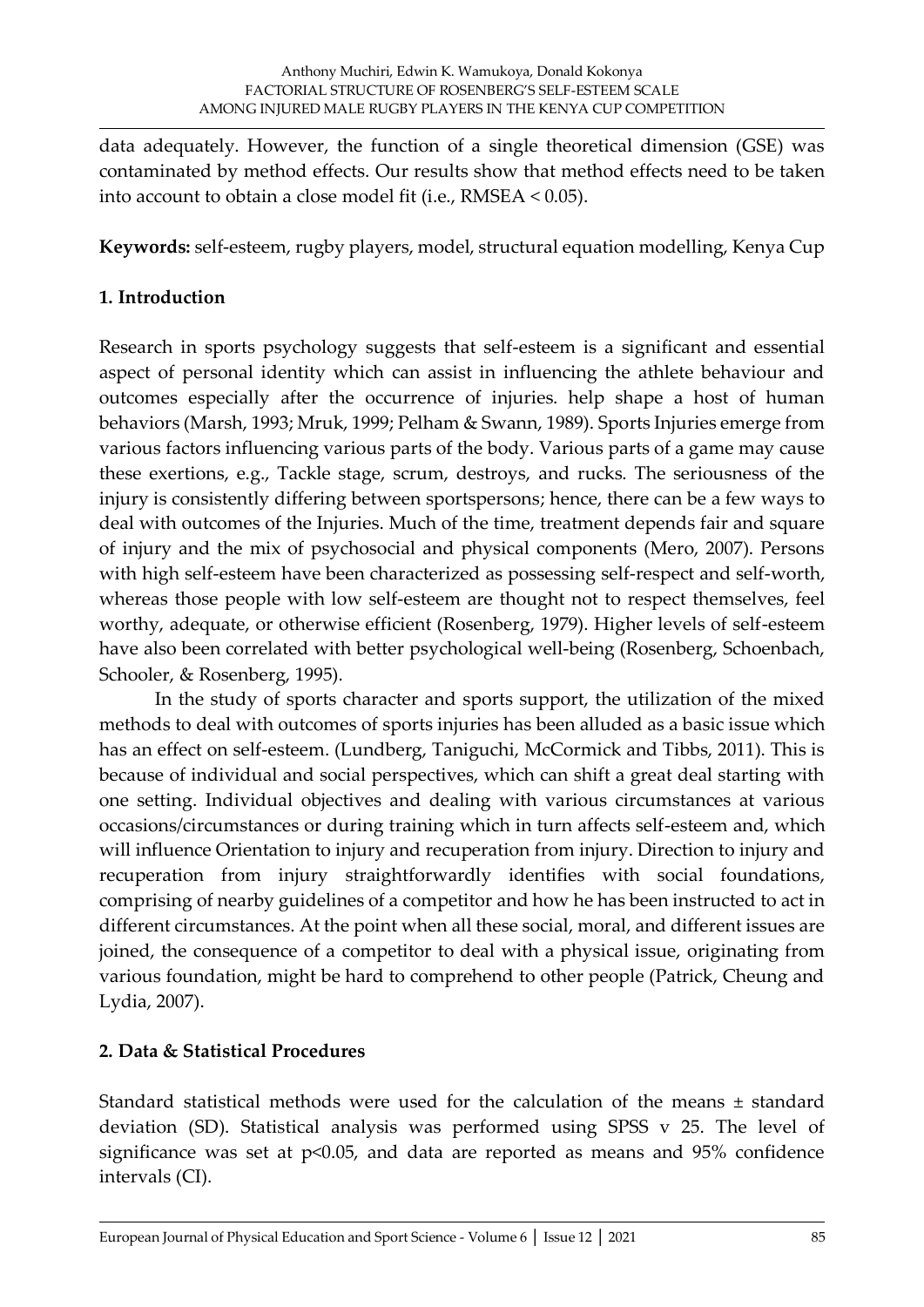The sample consisted of 105 injured male rugby players the average age was 21.7±5.3 years, and the majority 23.8% were 20 years old. Majority 67.6% (n=71) of the respondents were forwards, while 32.4% (n=34) were backs. 82.9% were not capped with the national team while 11.4% (n=12) weighed 70kgs. The mean experience for the respondents was 5.3810±3.052 years. The mean weight of the respondents was 78.952±21.404 years. On marital status, majority of the injured male rugby players 88.6% (n=93) were single, while 11.4% (n=12) were married. The information was tested by found to be statistically significant following the test of goodness fit  $(\chi$ 2=62.486, df=1, P˂.0001).

The study also included various psychiatric measures—including Rosenberg's self-esteem scale. Questionnaires were administered by trained interviewers after participants completed informed consent forms. In the natural history study, Rosenberg's scale followed a SE1-SE10 sequence (see Appendix), and each of the 10 items was measured as a 4-point Likert scale ranging from 1 (strongly disagree) to 4 (strongly agree). As usual, the negative items were reversed-scored before any analyses were conducted.

### **3. Results**

The research hypothesized a four-factor structure of the RSES utilizing CFA with the SPSS-AMOS 16. Self-esteem has been widely studied Psychological construct both in social and personal psychological research by psychologist almost from the beginning of the sports discipline (Tesser, 2013). Form our study of N=105 the average score of 2.345 with a standard deviation of .876 with a satisfactory internal consistency of Cronbach alpha of 0.818. if the items follow a multivariate ordinary dissemination (a prerequisite, which is hard to satisfy in viable circumstances and was rarely tried in RSES approval examines). For motivations behind examination as applied by different investigations, the accompanying measurements and limit esteems were utilized to assess model fit: comparative fit index (CFI) 0.90, root mean square error of estimation (RMSEA) 0.10, and weighted root mean square residual (WRMR) 0.05, GFI >.95 is satisfactory). The model fit was determined whether items had a factor stacking 0.40 (Steiger, 2007; Yu, 2002).

Four models of hypothetical structure of the scale were estimated. The first model represented the original one-dimensional structure of the RSES with all the structure of the Global self-esteem (GLO). The confirmatory factor analysis was carried out using AMOS 16 Software and satisfactory single-sample model-fit was represented above all by the conventional values of CFI and NNFI > .95, and RMSEA < .06. the models were estimated on the basis of covariance matrix between items of Maximum Likelihood Method for continuous data. The conventional fit indices were used to evaluate the models' fit (Urbanek, 2000) chi-squares and degrees of freedom, comparative fit index (CFI), Non named Fit Index (NFI). Root mean Square of Approximation (RMSEA) 90% confidence intervals and Akaike Information criterion (AIC). The following table 1 shows the outcomes on the four models.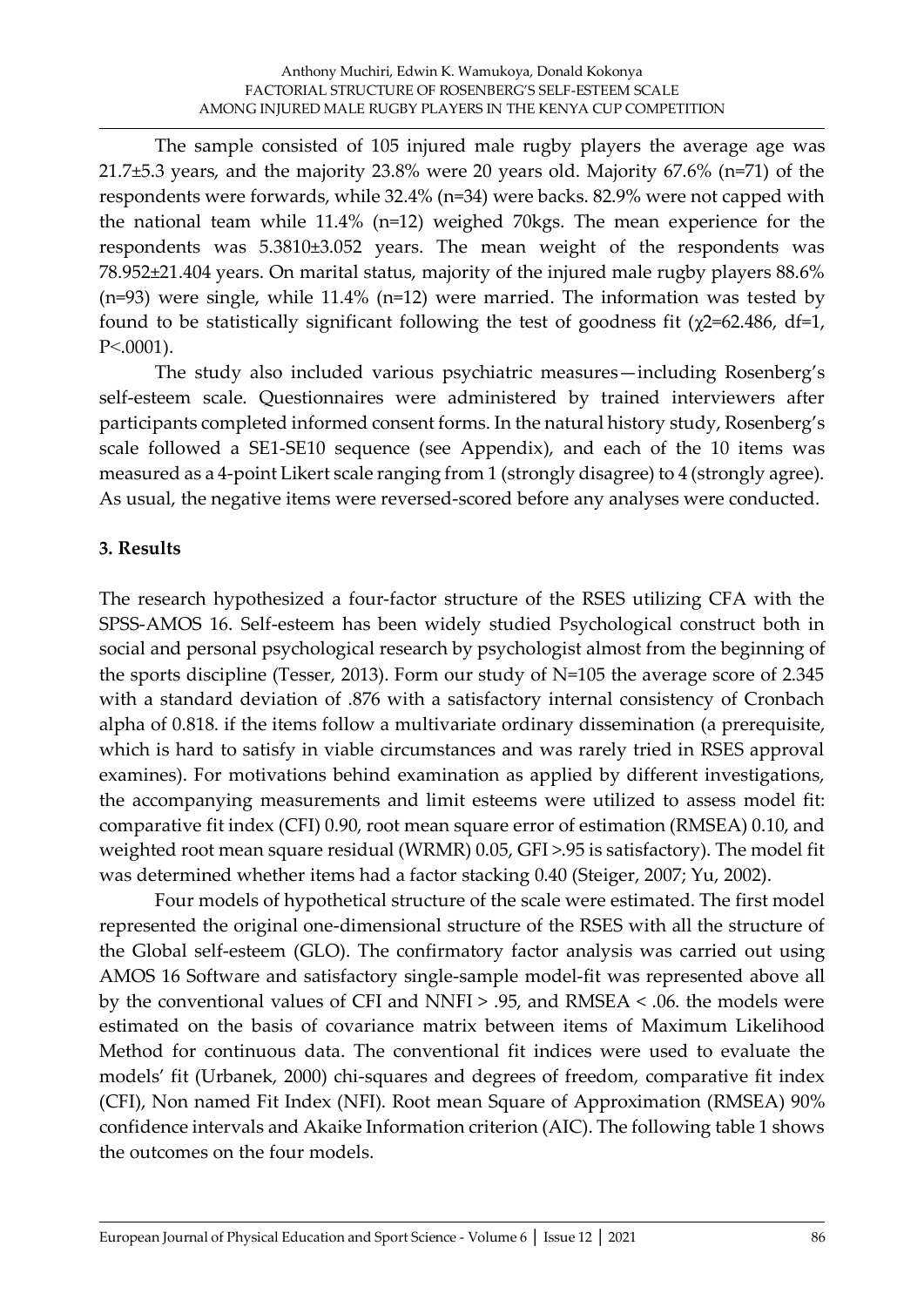#### Anthony Muchiri, Edwin K. Wamukoya, Donald Kokonya FACTORIAL STRUCTURE OF ROSENBERG'S SELF-ESTEEM SCALE AMONG INJURED MALE RUGBY PLAYERS IN THE KENYA CUP COMPETITION

| <b>Table 1:</b> FIT indices of estimated models |                     |            |            |                     |             |            |  |  |  |
|-------------------------------------------------|---------------------|------------|------------|---------------------|-------------|------------|--|--|--|
| Model                                           | Chi-squares         | <b>CFI</b> | <b>NFI</b> | <b>RMSEA 90%</b>    | <b>SRMR</b> | <b>AIC</b> |  |  |  |
|                                                 | (degree of freedom) |            |            | Confidence interval |             |            |  |  |  |
| Uni-dimensional                                 |                     |            |            |                     | 0.1373      | 192.2      |  |  |  |
| uncorrelated                                    | 132.2(35)           | 0.561      | 0.463      | .134-.194           |             |            |  |  |  |
| Uni-dimensional                                 |                     |            | 0.685      | .100-.170           | 0.1197      | 153.609    |  |  |  |
| negative wording                                | 77.609 (27)         | 0.748      |            |                     |             |            |  |  |  |
| Uni-dimensional                                 |                     | 0.834      | 0.763      |                     |             | 138.378    |  |  |  |
| positive wording                                | 58.378 (25)         |            |            | .76-.151            | 0.0888      |            |  |  |  |
| Positive and                                    |                     | 0.773      | 0.676      | 0.81-0.146          | 0.1151      | 121.68     |  |  |  |
| negative wording correlated                     | 79.680 (34)         |            |            |                     |             |            |  |  |  |

The first model was unidimensional hypothesized to the global self-esteem score (GLO). The following Figure 1 shows the model structure.



**Figure 1:** Uni-dimensional Uncorrelated RSES

|                 |                  |            | Estimate | S.E.  | C.R.     | P     | Label |
|-----------------|------------------|------------|----------|-------|----------|-------|-------|
| SE1             | $\leftarrow$ --  | Pos        | 1.000    |       |          |       |       |
| SE <sub>3</sub> | <---             | Pos        | 1.178    | .245  | 4.803    | $***$ |       |
| SE4             | $\leftarrow$ --  | Pos        | .723     | .182  | 3.965    | $***$ |       |
| SE7             | <---             | Pos        | .637     | .180  | 3.536    | $***$ |       |
| <b>SE10</b>     | <---             | Pos        | .202     | .174  | 1.160    | .246  |       |
| SE <sub>2</sub> | <---             | <b>Neg</b> | 1.000    |       |          |       |       |
| SE5             | <---             | <b>Neg</b> | $-2.421$ | .914  | $-2.647$ | .008  |       |
| SE <sub>6</sub> | $\leftarrow$ --- | <b>Neg</b> | $-4.377$ | 1.546 | $-2.832$ | .005  |       |
| SE8             | $\leftarrow$ --  | <b>Neg</b> | $-1.293$ | .577  | $-2.240$ | .025  |       |
| SE9             | <---             | <b>Neg</b> | $-2.680$ | .946  | $-2.833$ | .005  |       |

| Table 2: Regression Weights: (Group number 1 - Default model) |  |  |
|---------------------------------------------------------------|--|--|
|                                                               |  |  |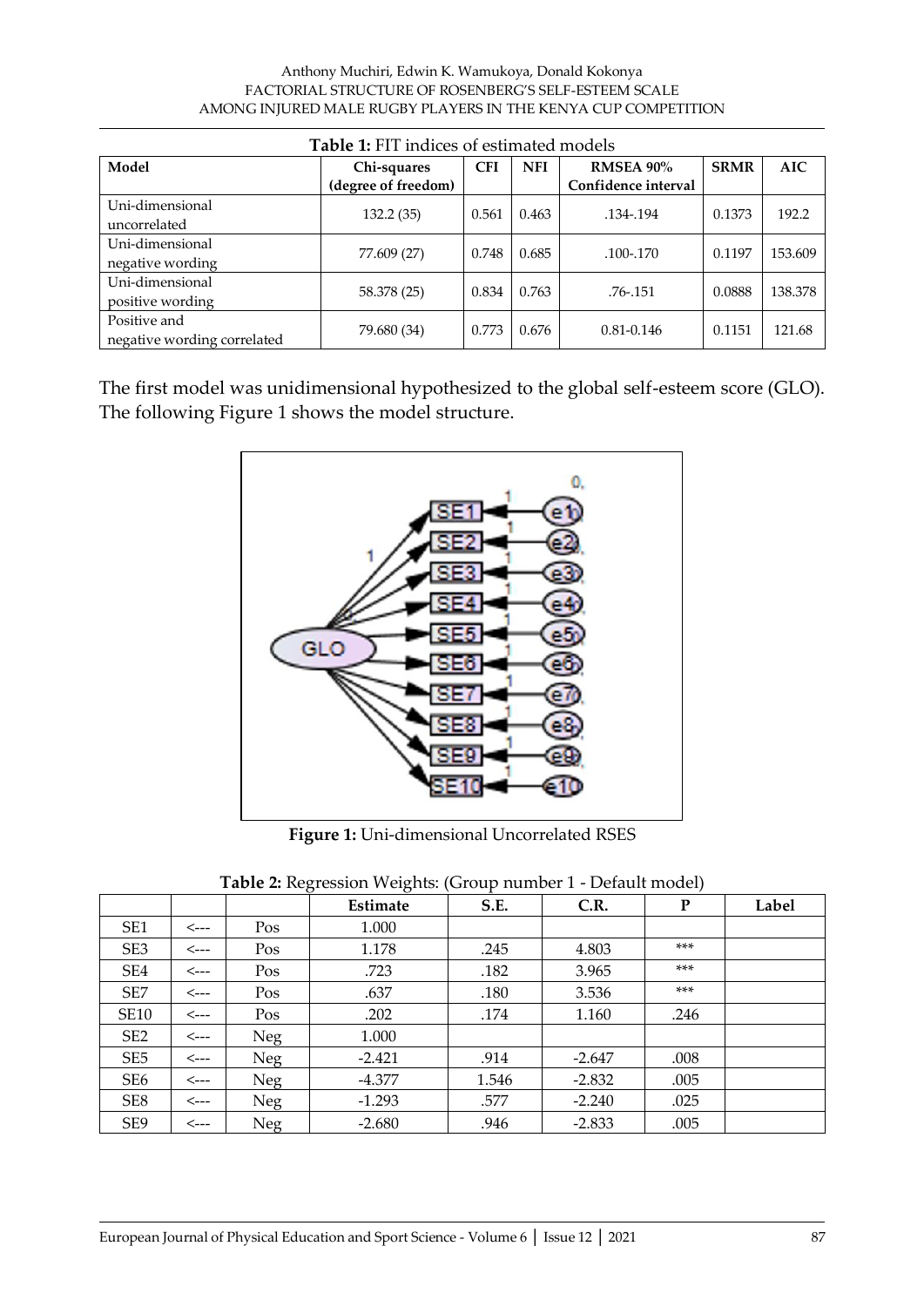Several observations are worth noting. First, the single-factor model had a relatively poor fit to these data using most existing conventions for interpreting model fit statistics  $(X^2=132.2 \text{ df}=35 \text{ CFI}=0.561 \text{ NF}=0.463 \text{ RMSE} =0.163 \text{ SRMR}=0.1373 \text{ AIC}=192.2)$  (e.g., comparative fit index [CFI] values above .95, root mean square error of approximation [RMSEA] values around .06, standardized root mean square residual [SRMR] values below .08; see Brown, 2006). The second model which was a hypothesized Unidimensional negative wording of the items in the RSES was done the following figure 2 illustrates the outcomes.



**Figure 2:** Uni-dimensional negative wording of RSES

|                 |                 |            | Estimate | S.E. | C.R.     | ${\bf P}$ | Label |
|-----------------|-----------------|------------|----------|------|----------|-----------|-------|
| SE <sub>1</sub> | <---            | <b>GLO</b> | 1.000    |      |          |           |       |
| SE <sub>2</sub> | <---            | <b>GLO</b> | $-.224$  | .170 | $-1.317$ | .188      |       |
| SE <sub>3</sub> | <---            | <b>GLO</b> | 1.061    | .190 | 5.600    | $***$     |       |
| SE <sub>4</sub> | $\leftarrow$ -- | <b>GLO</b> | .711     | .177 | 4.010    | $***$     |       |
| SE <sub>5</sub> | $\leftarrow$ -- | <b>GLO</b> | $-.072$  | .254 | $-.282$  | .778      |       |
| SE <sub>6</sub> | <---            | <b>GLO</b> | .762     | .265 | 2.880    | .004      |       |
| SE <sub>7</sub> | <---            | <b>GLO</b> | .610     | .175 | 3.483    | $***$     |       |
| SE <sub>8</sub> | <---            | <b>GLO</b> | $-.206$  | .206 | $-1.000$ | .317      |       |
| SE <sub>9</sub> | <---            | <b>GLO</b> | .863     | .230 | 3.758    | $***$     |       |
| <b>SE10</b>     | <---            | GLO        | .203     | .170 | 1.197    | .231      |       |

**Table 3:** SEM outcomes of RSES

The model depicts a poor model fit and a less good model compared to the first model. The chi-square values depict a correlation between the items of RSES (X2=77.609 df=27 CFI=0.748 NFI=0.685 RMSEA=0.134 SRMR=0.1197 AIC=153.609).

The third model was a Uni-dimensional positive wording of RSES items that were asked, the model (X2=58.378 df=25 CFI=0.834 NFI=0.763 RMSEA=0.113 SRMR=0.0888 AIC=138.378). the following figure 3 shows the model.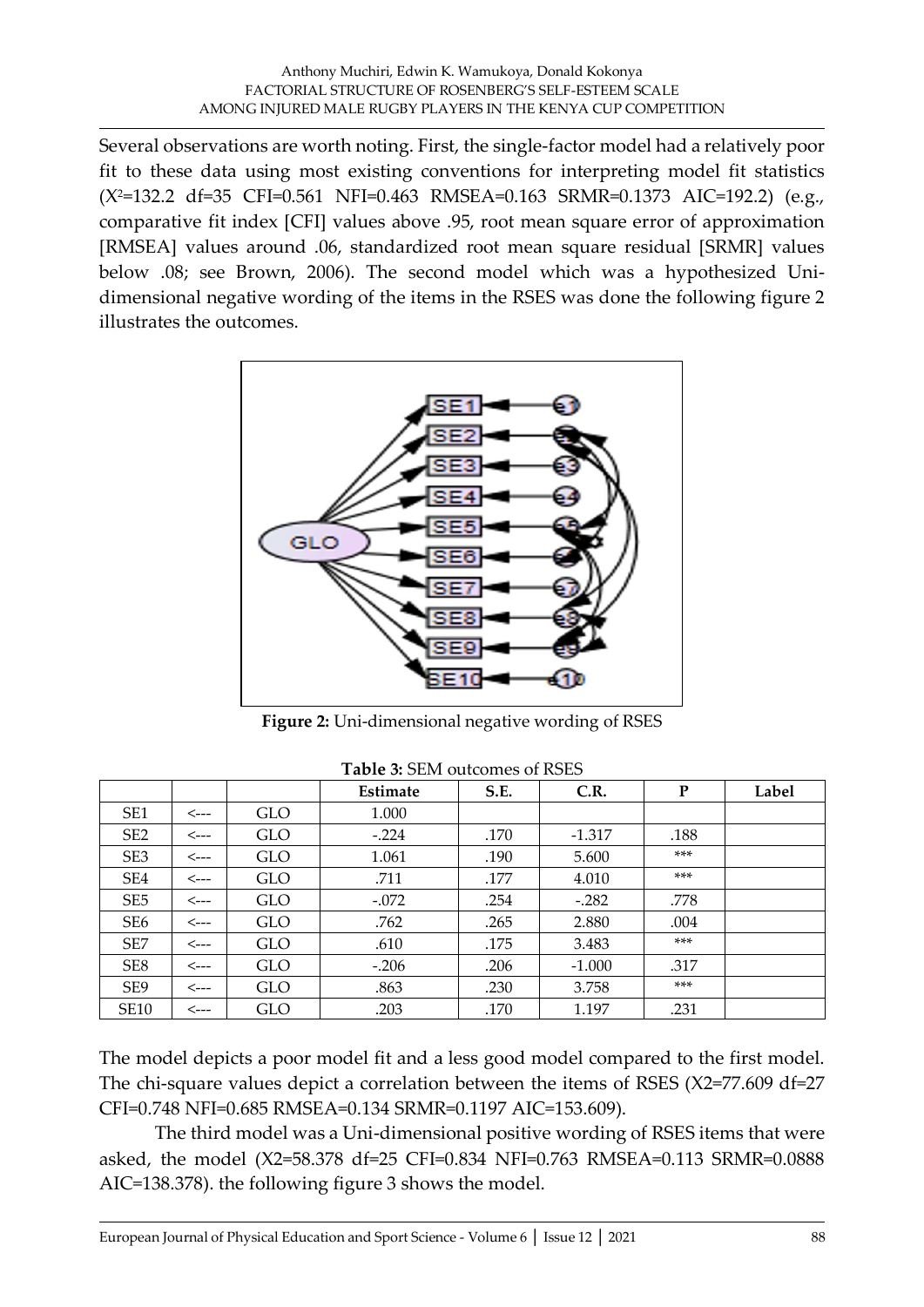

**Figure 3:** Uni-dimensional positive wording of RSES

|                |                                                     |     | Estimate | S.E. | C.R.     | P     | Label |
|----------------|-----------------------------------------------------|-----|----------|------|----------|-------|-------|
| e1             | $\left\langle \scriptstyle{\text{--}}\right\rangle$ | e3  | .219     | .044 | 4.966    | $***$ |       |
| e1             | $\left\langle \scriptstyle{\text{--}}\right\rangle$ | e4  | .132     | .049 | 2.689    | .007  |       |
| e1             | $\left\langle \scriptstyle{\text{--}}\right\rangle$ | e7  | .105     | .048 | 2.162    | .031  |       |
| e1             | <-->                                                | e10 | $-.082$  | .046 | $-1.792$ | .073  |       |
| e <sub>3</sub> | <-->                                                | e4  | .146     | .042 | 3.461    | $***$ |       |
| e <sub>3</sub> | $\left\langle \scriptstyle{\text{--}}\right\rangle$ | e7  | .129     | .042 | 3.096    | .002  |       |
| e <sub>3</sub> | $\leftarrow$                                        | e10 | .012     | .038 | .304     | .761  |       |
| e4             | $\leftarrow$                                        | e7  | .104     | .050 | 2.078    | .038  |       |
| e4             | $\left\langle \scriptstyle{--} \right\rangle$       | e10 | .002     | .046 | .034     | .972  |       |
| e7             | <-->                                                | e10 | .063     | .047 | 1.334    | .182  |       |

**Table 4:** Covariances: (Group number 1 - Default model)

Finally, a model was run on Positive and Negative wording correlated, the outcomes (X2=79.68 df=34 CFI=0.748 NFI=0.685 RMSEA=0.114 SRMR=0.1151 AIC=121.68). this shows the model was a poor fit but the best model between the four models due to the lower AIC values depicted. The following figure 4 illustrates the model.



**Figure 4:** Positive and Negative wording correlated of RSES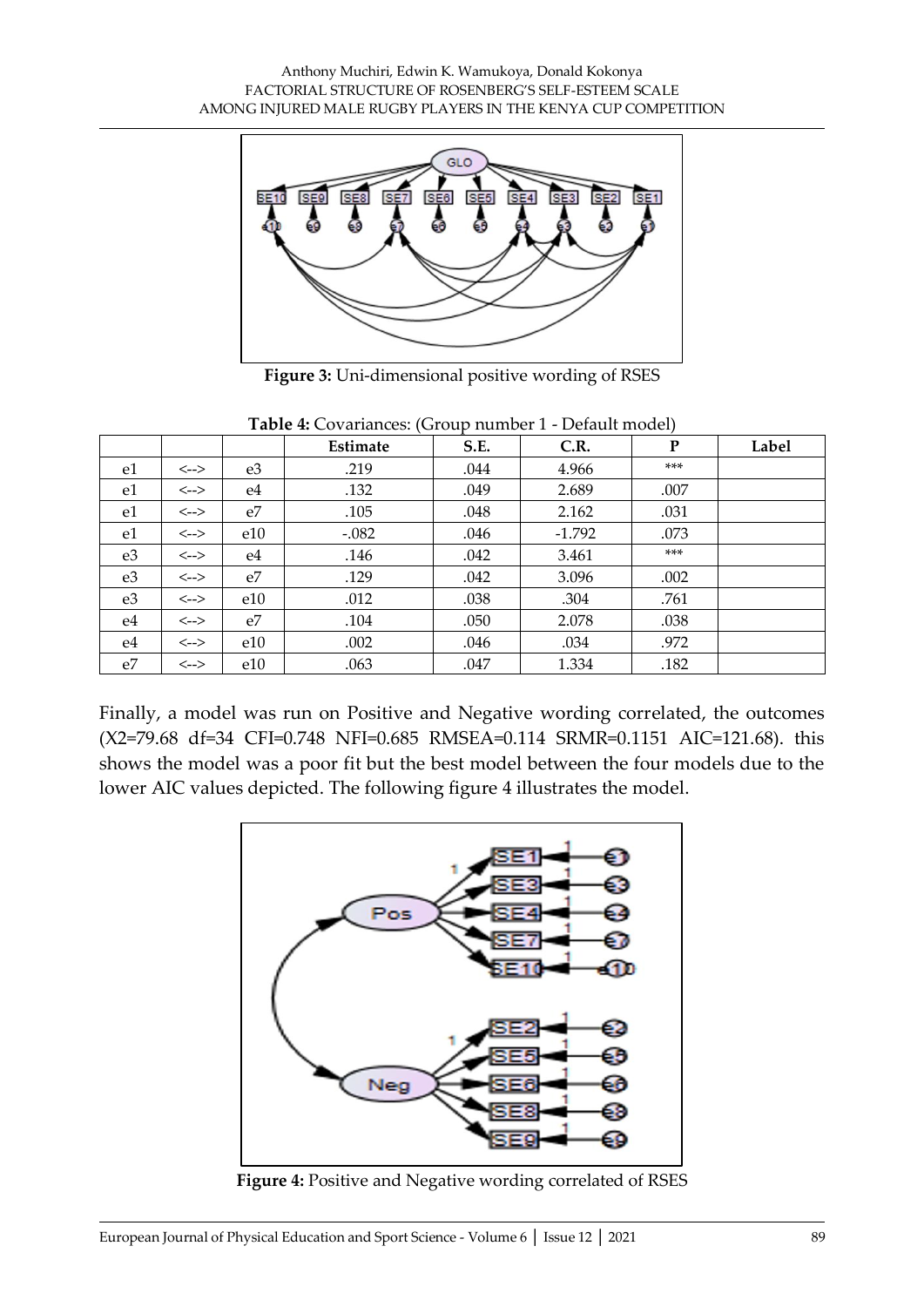#### Anthony Muchiri, Edwin K. Wamukoya, Donald Kokonya FACTORIAL STRUCTURE OF ROSENBERG'S SELF-ESTEEM SCALE AMONG INJURED MALE RUGBY PLAYERS IN THE KENYA CUP COMPETITION

| <b>Table 5:</b> Regression Weights: (Group number 1 - Default model) |      |            |          |       |          |       |       |  |
|----------------------------------------------------------------------|------|------------|----------|-------|----------|-------|-------|--|
|                                                                      |      |            | Estimate | S.E.  | C.R.     | P     | Label |  |
| SE <sub>1</sub>                                                      | <--- | Pos        | 1.000    |       |          |       |       |  |
| SE <sub>3</sub>                                                      | <--- | Pos        | 1.178    | .245  | 4.803    | $***$ |       |  |
| SE4                                                                  | <--- | Pos        | .723     | .182  | 3.965    | $***$ |       |  |
| SE <sub>7</sub>                                                      | <--- | Pos        | .637     | .180  | 3.536    | $***$ |       |  |
| <b>SE10</b>                                                          | <--- | Pos        | .202     | .174  | 1.160    | .246  |       |  |
| SE <sub>2</sub>                                                      | <--- | <b>Neg</b> | 1.000    |       |          |       |       |  |
| SE <sub>5</sub>                                                      | <--- | <b>Neg</b> | $-2.421$ | .914  | $-2.647$ | .008  |       |  |
| SE <sub>6</sub>                                                      | <--- | Neg        | $-4.377$ | 1.546 | $-2.832$ | .005  |       |  |
| SE8                                                                  | <--- | <b>Neg</b> | $-1.293$ | .577  | $-2.240$ | .025  |       |  |
| SE <sub>9</sub>                                                      | <--- | Neg        | $-2.680$ | .946  | $-2.833$ | .005  |       |  |

#### **5. Conclusions**

Following marsh study (1999), nine different CFA models, including the CFA–CTCU and CFA–CTCM models that have been popularized in multitrait–multimethod studies, were employed to test the factorial structure of Rosenberg's self-esteem scale with a sample of injured male rugby players in the Kenya cup competition. The results of the study partially support the findings of Marsh (1996) as every model, including the single-factor model (Model 1), fits data adequately. However, the function of a single theoretical dimension (GSE) was contaminated by method effects. Our results show that method effects need to be taken into account to obtain a close model fit (i.e., RMSEA < 0.05).

Very often, both positively and negatively worded items that measure the same underlying construct are used in psychological rating scales to reduce the response bias brought on by acquiescence (Marsh, 1996). Due to the influence of item wording, participants are often likely to respond—to some extent—to rating items independent of item content. It is thought that negative items on personality, attitude, and other selfconcept rating scale instruments are more likely, compared with positive items, to produce method effects as these items may invoke a double negative logic that causes response bias (Marsh, 1986, 1996). However, our findings suggest that method effects are not necessarily limited to negatively worded items.

In contrast to the findings of Marsh (1996), our results indicate that positively worded questions impose a primary method effect among responses to Rosenberg's selfesteem scale by injured male rugby players in the Kenya cup competition. It is possible that method effects may be caused not only by verbal ability, but also by psychological feelings that the respondents have toward an instrument.

#### **6. Recommendations**

Several limitations apply to the results of this study. First, the sample used for the study was not a random sample. Although the targeted sampling strategy was used in this study, the generalizability of the results is limited. Second, measures of Rosenberg's self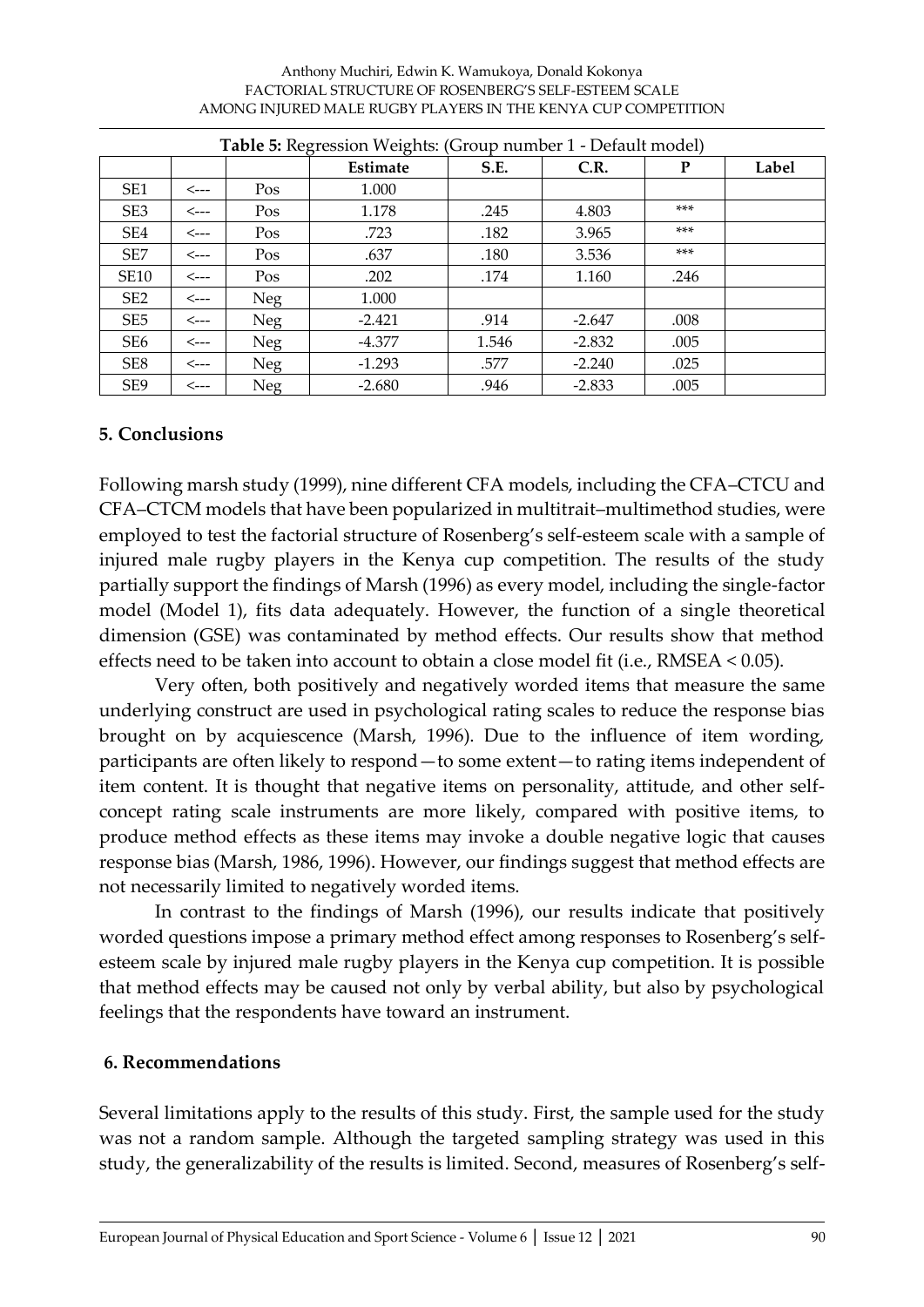esteem scale were collected via self-administered questionnaires. Perhaps the method of instrument administration makes a difference. For example, it is possible that respondents may attempt to appear more accepting of themselves than they really are in order not to "lose face" when directly interacting with a member of the technical bench or the researcher.

Given the role that self-esteem may play in return to play and recovery of injured male rugby players in the Kenya cup competition (Vergeer, 2006; Walker & Thatcher, 2011), more studies are needed to better understand the factorial structure of Rosenberg's self-esteem scale as it applies to Injured male rugby players undergoing psychosocial changes after the occurrence of injuries.

#### **Ethics Approval**

Ethical clearance was obtained from Masinde Muliro University of Science and Technology Ethics Committee.

#### **Competing Interest**

The authors declare that they have no competing interests.

#### **Authors & Contributions**

Anthony Muchiri conceived, designed and performed the study. Prof Edwin Wamukoya and Dr. Donald Kokonya reviewed the manuscript. All authors read and approved the final manuscript.

### **Disclaimer**

The findings and conclusions presented in this manuscript are those of the authors and do not necessarily reflect the official position of Masinde Muliro University.

### **Conflict of Interest Statement**

The authors declare no conflicts of interests.

### **About the Authors**

**Anthony Muchiri** is a researcher of the department of health promotion and sports science. His research interests are in sports sciences especially performance related and sports psychology.

**Edwin Kadima Wamukoya** is senior professor and the current dean school of public health and biomedical sciences Masinde Muliro university, he has a diverse experience in research and his current interests are in sports science and performance.

**Donald Kokonya** is a senior lecturer and the current dean of the school of medicine his current researches interests are in the areas of psychiatry, behavioral science and sports science.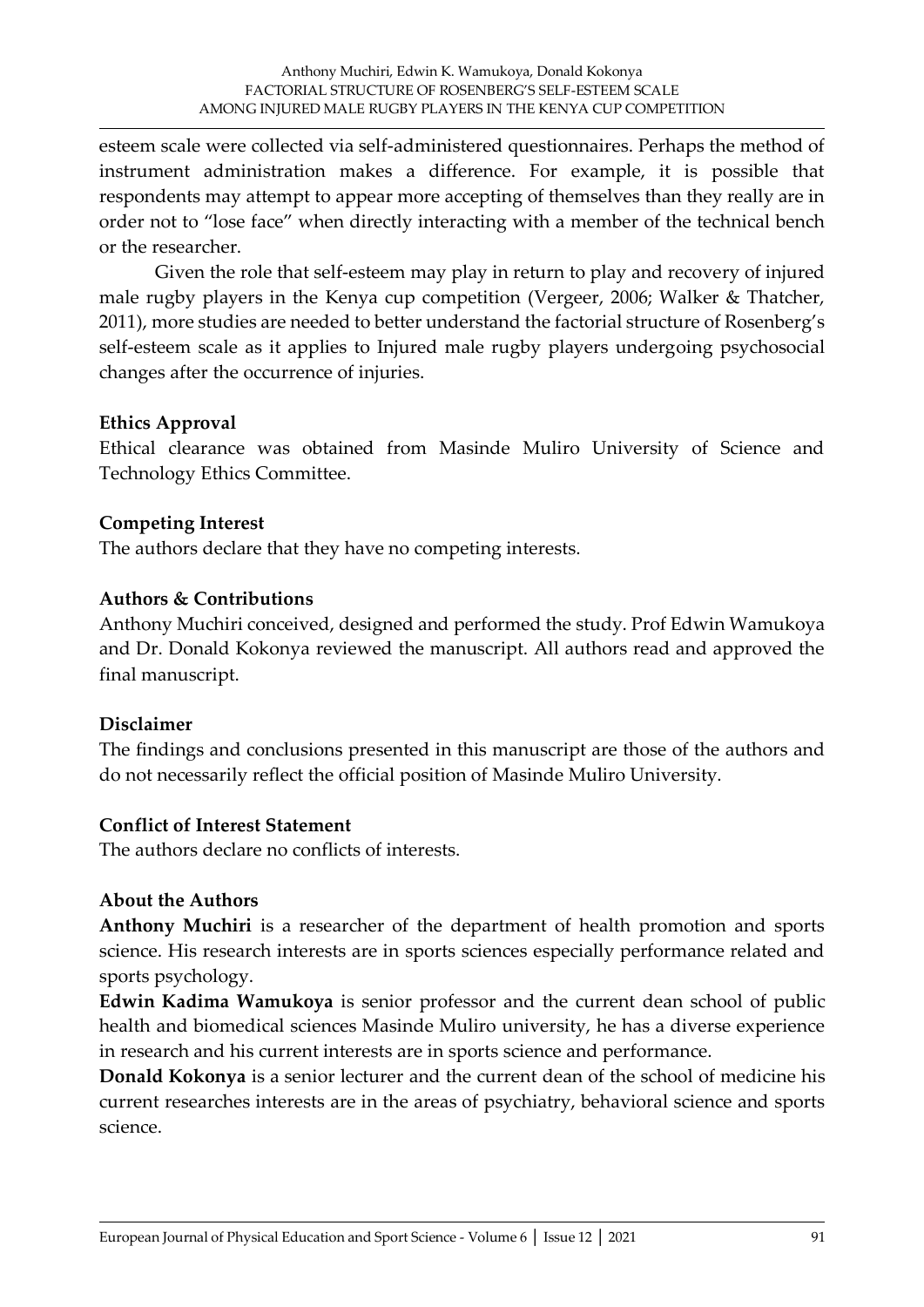#### **References**

- Marsh, H. M. (1993). Academic self-concept: Theory, measurement, and research. *In J. Suls* (Ed.), Psychological
- Marsh, H. M. (1996). Positive and negative global self-esteem: A substantial meaningful distinction or artifactors? Journal of Personality and Social Psychology, 70, 810– 819.
- Marsh, H. W. (1986). The bias of negatively worded items in rating scales for young children: A cognitive- developmental phenomenon. Developmental Psychology, 22, 37–49.
- Mruk, J. C. (1999). Self-esteem: Research, theory, and practice (2nd ed.). New York: Springer.
- Pelham, B. W., & Swann, W. B. (1989). From self-conception to self-worth: On the sources and structure of global self-esteem. *Journal of Personality and Social Psychology*, 57, 672–680
- Rosenberg, M. (1979). Conceiving the self. New York: Basic Books.
- Rosenberg, M., Schoenbach, C., Schooler, C., & Rosenberg, F. (1995). American Sociological Review, 60, 141–156
- Patrick W. C. Lau, Mike W. L. Cheung & Lynda Ransdell (2007) Sports identity and sport participation: A cultural comparison between Collective and Individualistic Societies, *International Journal of Sport and Exercise Psychology,* 5:1, 66-81, DOI: 10.1080/1612197X.2008.9671813.
- Steiger J. H. (2007). Understanding the limitations of global fit assessment in structural equation modeling. *Pers Indiv Diffe*r. 2007;42(5): 893-898.
- Yu, C. Y. (2002). Evaluating Cutoff Criteria of Model Fit Indices for Latent Variable Models with Binary and Continuous Outcomes [doctoral dissertation]. Los Angeles, CA: University of California.
- Vergeer, I. (2006). Exploring the mental representation of athletic injury: A longitudinal case study. Psychology of Sport and Exercise, 7(1), 99–114. https://doi.org/10.1016/j.psychsport.2005.07.003
- Walker, N., & Thatcher, J. (2011). The emotional response to athletic injury: Re-injury anxiety. In J. Thatcher, M. Jones, & D. Lavallee (Eds.), Coping and emotion in sport (2nd ed., pp. 236-260). New York, NY: Routledge.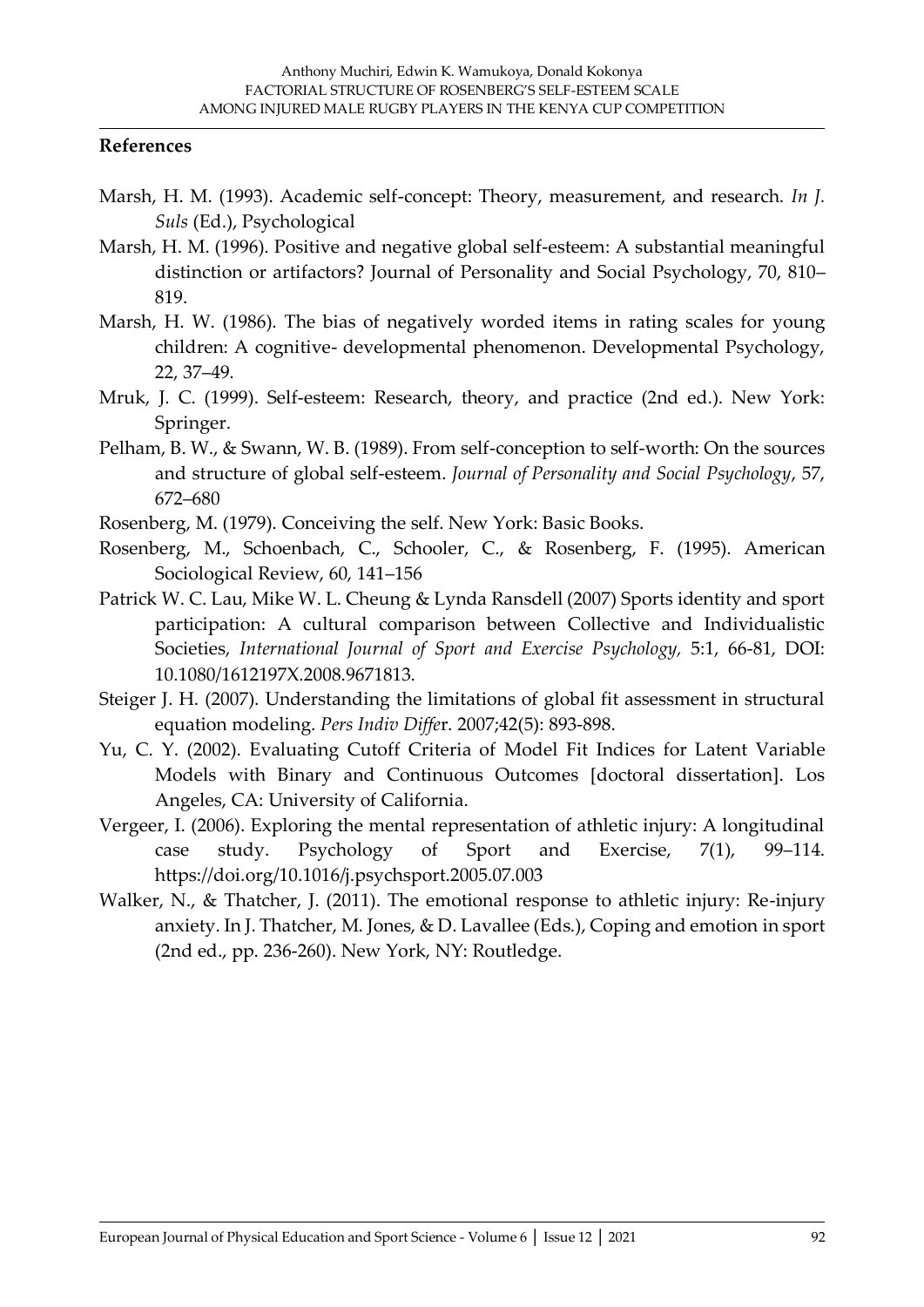## **Appendix**

Rosenberg's (1965) Self-Esteem Items (Measured as a 4-point Likert Scale Ranging From 1 [strongly disagree] to 4 [strongly agree])

- 1. I feel that I ama person of worth at least on an equal basis with others (SE1).
- 2. I feel that I have a number of good qualities (SE2).
- 3. All in all, I am inclined to feel that I am a failure (SE3).
- 4. I am able to do things as well as most other people (SE4).
- 5. I feel I do not have much to be proud of (SE5).
- 6. I take a positive attitude toward myself (SE6).
- 7. On the whole, I am satisfied with myself (SE7).
- 8. I wish I could have more respect for myself (SE8).
- 9. I certainly feel useless at times (SE9).
- 10. At times I think I am no good at all (SE10).